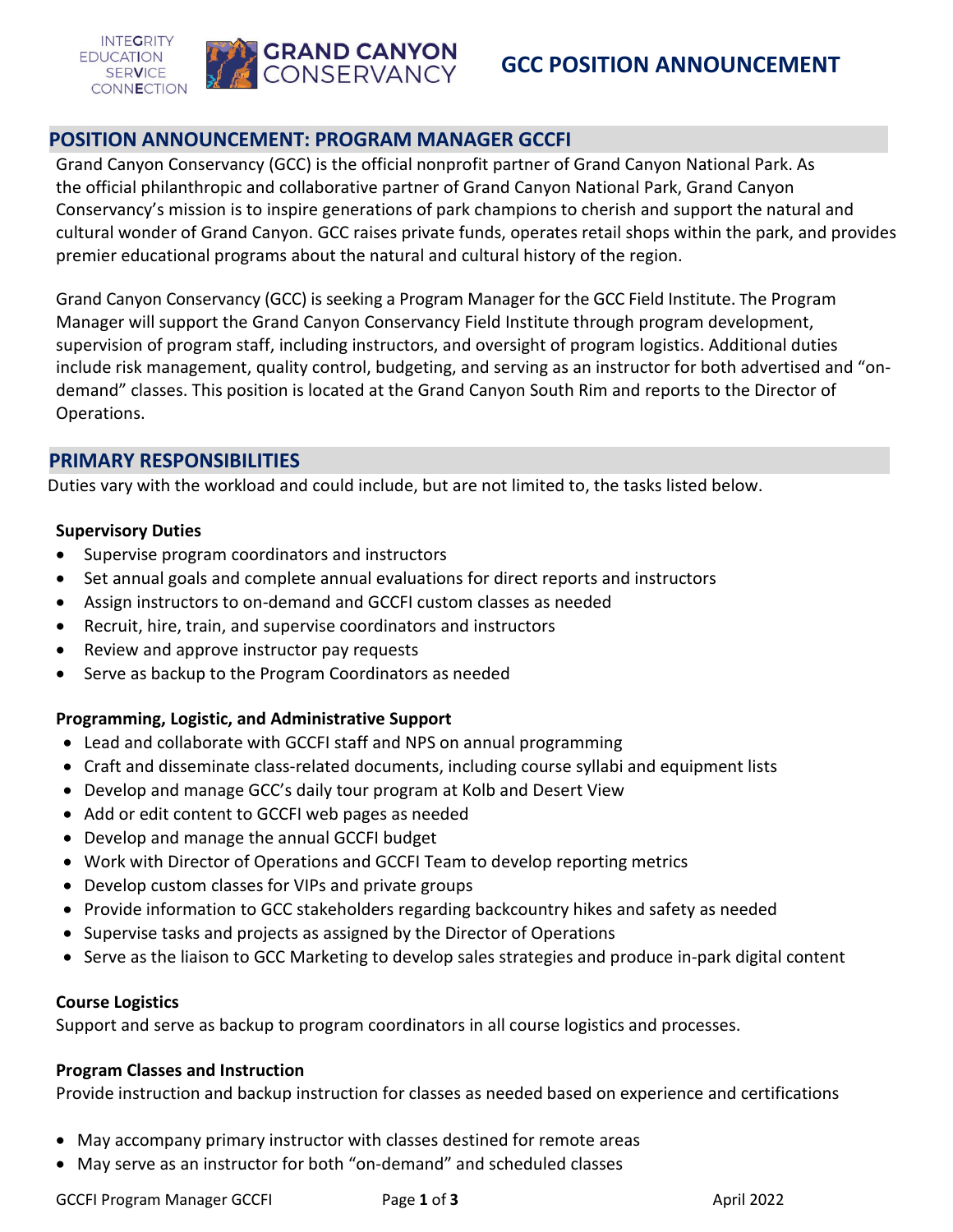- May assist participants experiencing difficulties in exiting the canyon
- Serve as the primary emergency point of contact for multi-day programs
- Provide VIP tours as needed

#### **Risk Management**

- Oversee risk management policies, procedures, and emergency protocols
- Create and maintain GCCFI Standard Operating Procedures
- Track and schedule training for instructors and GCCFI direct reports

### **MINIMUM QUALIFICATIONS**

Extensive knowledge of the outdoor industry, which can include but is not limited to:

- Bachelors, Masters, Ph.D. or equivalent field experience in natural sciences and history
	- **Knowledge of Indigenous ways and culture**
	- Guiding expertise with an emphasis on interpretative skills with a strong background in group dynamics
- Must possess a valid driver's license
- Strong working knowledge of Microsoft Office Products and data entry
- At least three years of demonstrated management and fiscal experience

# **PREFERRED QUALIFICATIONS, SKILLS, AND CHARACTERISTICS**

- Extensive knowledge of the Grand Canyon and Colorado Plateau
- Certification in Wilderness First Responder (WFR) and Wilderness First Aid (WFA)
- Attention to detail and ability to keep matters confidential
- Ability to effectively interact with others; displays practical listening skills, generates trust, maintains a positive attitude and sense of humor, establishes rapport, sensitive to diverse viewpoints and communication styles
- Excellent communication skills and a proven approach in a collaborative management environment
- Ability to foster change and promote a positive and productive workplace environment
- Good working knowledge of basic software programs
- A deep interest in the mission of GCC and understanding of the organizational structure

## **GCC CORE VALUES**

GCC has identified four core values representing how we interact with our employees, partners, visitors, supporters, and followers. Our values include:

- **Integrity:** We are honest, respectful, inclusive, caring, and accountable for our actions. We operate at a high level of excellence, utilizing our resources to their best and fullest potential.
- **Education:** We are a dynamic learning organization uniquely positioned to cultivate the "awe" of the Grand Canyon.
- **Service:** We embrace our role as a valued partner of the National Park Service at Grand Canyon National Park and will provide the highest level of excellence in every interaction with employees, partners, visitors, supporters, and donors.
- **Connection:** We foster a sense of wonder and adventure for the Grand Canyon.